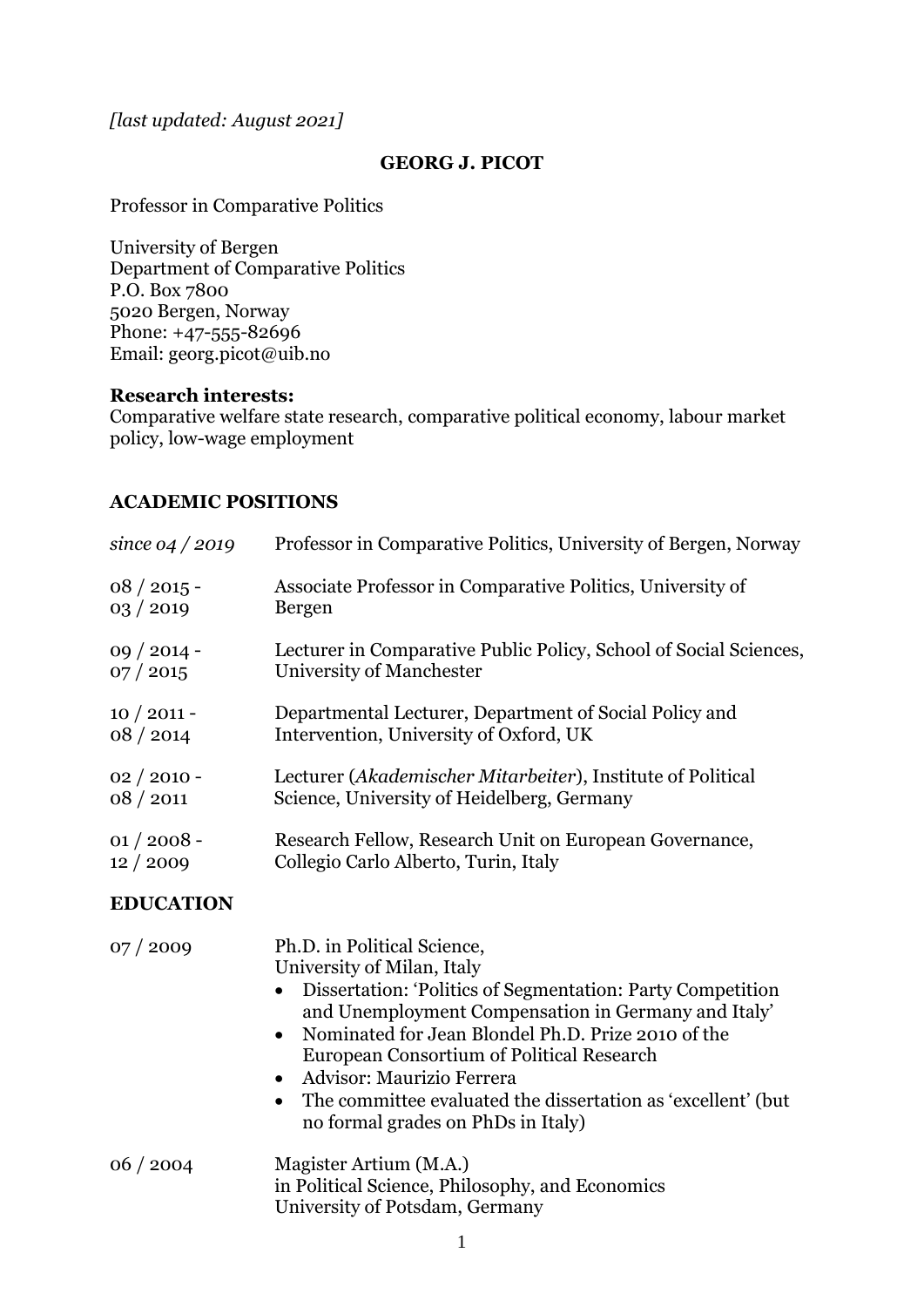| 1998-2004 | Student at the universities of Tübingen (D) 1998-2000, |
|-----------|--------------------------------------------------------|
|           | Essex (UK) 2000-2001, and Potsdam (D) 2001-2004.       |

## **LIST OF PUBLICATIONS**

*Book*

**Picot, G.** (2012): *Politics of Segmentation: Party Competition and Social Protection in Europe*, London and New York: Routledge.

- nominated for: ECPR Stein Rokkan Prize and Council for European Studies Book Award
- reviews: *Journal of Social Policy* 43(1), *Rivista Italiana di Scienza Politica* 43(2)

*Journal articles* 

Funke, C. and **G. Picot** (2021): 'Platform work in a Coordinated Market Economy', *Industrial Relations Journal* 52(4), pp. 348-363

Marx, P. and **G. Picot** (2020): 'Three approaches to labor-market vulnerability and political preferences', *Political Science and Research Methods* 18(2), pp. 356-361 (research note)

**Picot, G.** and I. Menendez (2019): 'Political parties and non-standard employment: An analysis of France, Germany, Italy, and Spain', *Socio-Economic Review* 17(4), pp. 899-919

**Picot, G.** and A. Tassinari (2017): 'All of one kind? Labour market reforms under austerity in Italy and Spain', *Socio-Economic Review* 15 (2), pp. 461-482

Fervers, L., P. Oser and **G. Picot** (2016): 'Globalization and Healthcare Policy: A Constraint on Growing Expenditures', *Journal of European Public Policy* 23(2), pp. 197-216.

Hooijer, G. and **G. Picot** (2015): 'European Welfare States and Migrant Poverty: The Institutional Determinants of Disadvantage', *Comparative Political Studies* 48(14), pp. 1879-1904.

• Prize for best publication in 2015 at the Faculty of Social Sciences, University of Bergen

**Picot, G.** (2014): 'Party Systems and Social Policy: A Historical Comparison of Italy and Germany', *West European Politics* 37(1)*,* pp. 138-158.

Marx, P. and **G. Picot** (2013): 'The Party Preferences of Atypical Workers in Germany', *Journal of European Social Policy* 23(2), pp. 164-178.

Häusermann, S., **G. Picot** and D. Geering (2013): 'Rethinking Party Politics and the Welfare State: Recent Advances in the Literature', *British Journal of Political Science*  43(1), pp. 221-240.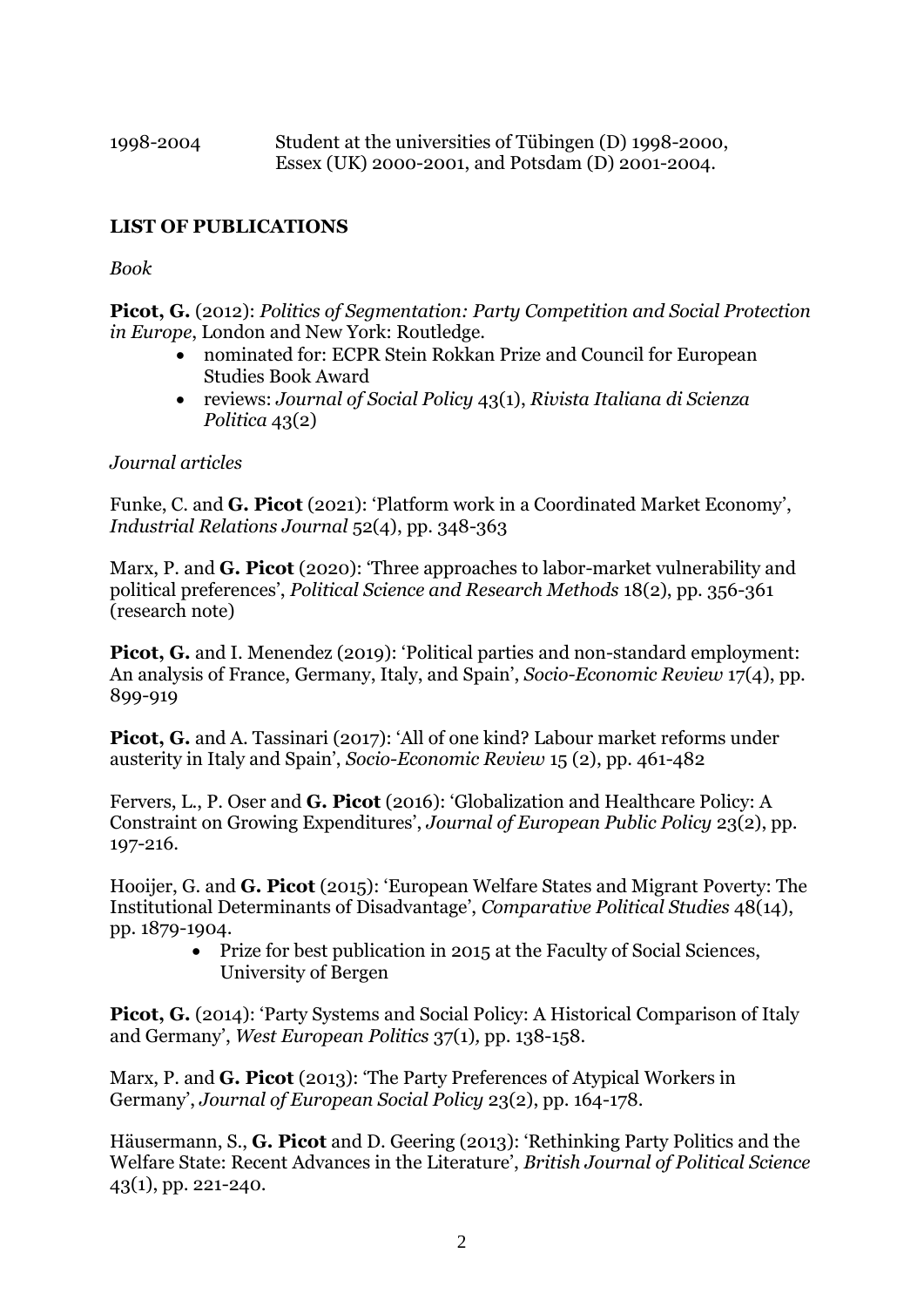• Chinese translation (2014) in *Foreign Theoretical Trends, 2014*(7), pp. 23-35.

Marx, P. and **G. Picot** (2011): 'Die sozialpolitischen Präferenzen der Mittelschicht: Antriebskraft oder Bremse?', *Sozialer Fortschritt* 60(12), pp. 289-295.

**Picot, G.** (2009): 'Party Competition and Reforms of Unemployment Benefits in Germany: How a Small Change in Electoral Demand Can Make a Big Difference', in *German Politics* 18(2), pp. 155-179.

## *Book chapters*

**Picot, G.** (2021): 'Cross-national variation in growth models: Three sources of extra demand', in A. Hassel and B. Palier (eds.): *Growth and Welfare in Advanced Capitalist Economies: How have growth regimes evolved?,* Oxford: Oxford University Press, pp. 135-160.

**Picot, G.** and A. Tassinari (2015): 'Politics in a Transformed Labor Market: Renzi's Labor Market Reform', in Chris Hanretty and Stefania Profeti (eds.): *Italian Politics 2014: The Year of the Bulldozer*. Oxford and New York: Berghahn Books, pp. 121-140.

• *also published in Italian:* **Picot, G.** and A. Tassinari (2015), 'Politica e riforme del mercato del lavoro. Il Jobs Act di Renzi', in Chris Hanretty and Stefania Profeti (eds.): *Politca in Italia: I Fatti dell'Anno e le Interpretazioni. Edizione 2015*, Bologna: Il Mulino, pp. 133-153.

Marx, P. and **G. Picot (2014)**: 'Labour Market Policies and Party Preferences of Fixed-term Workers', in Staffan Kumlin and Isabelle Stadelmann-Steffen (eds.): *How Welfare States Shape the Democratic Public: Policy Feedback, Participation, Voting, and Attitudes*, Cheltenham: Edward Elgar, pp. 113-131.

Schmid, J. and **G. Picot** (2001): '"Welfare to Work" bei Blair und Schröder – eine Idee, zwei Realitäten?', in Gerhard Hirscher and Roland Sturm (eds.): *Die Strategie des 'Dritten Weges'. Legitimation und Praxis sozialdemokratischer Regierungspolitik*, Munich: Olzog, pp. 229-264.

## *Other publications*

**Picot, G.** (2018): 'Zwischen den Orten: Aufbrechen, Ankommen und der Universitätsbetrieb', in K. Huber, S. Kleemann and F. Schley (eds.): *Wir sind hier: Geschichten über das Ankommen*, Munich: Allitera Verlag, pp. 139-143.

Picot, G. (2017): 'EU-Kritik und historische Unvernunft', in Johano Strasser (ed.): *Das freie Wort: Vom öffentlichen Gebrauch der Vernunft im postfaktischen Zeitalter*, Munich: Allitera Verlag, pp. 155-170.

**Picot, G.** (2015): 'Fremdheit und Bürokratie', in Fridolin Schley (ed.): *Fremd*, Munich: Kirchheim Verlag, pp. 100-113.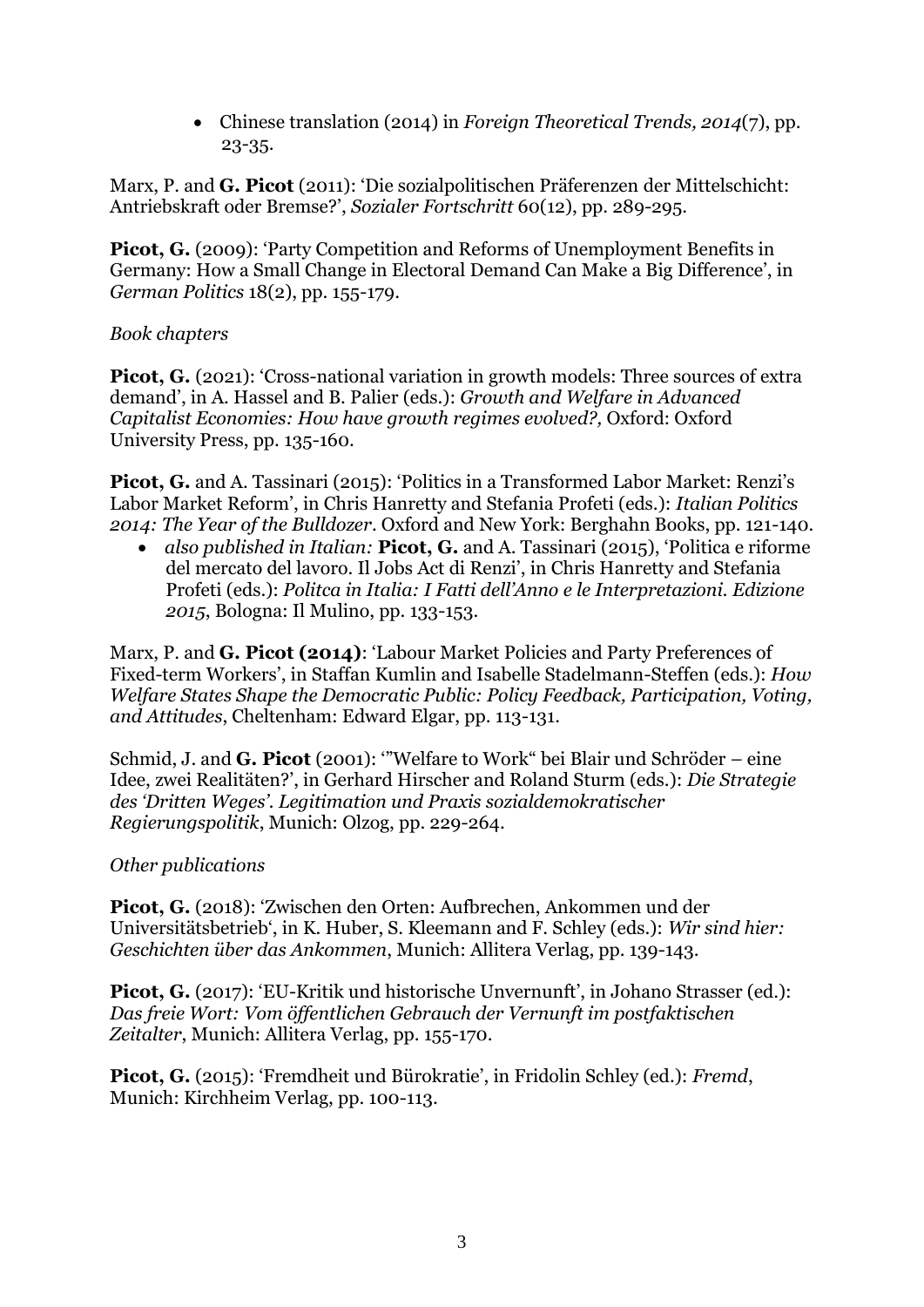#### **RESEARCH GRANTS**

| 2018      | Research Council Norway, 7'878'000 NOK, 'Bringing in the state: The<br>politics of wage regulation and low-wage employment', FRIHUMSAM<br>Young Research Talents Grant.                                                |
|-----------|------------------------------------------------------------------------------------------------------------------------------------------------------------------------------------------------------------------------|
| 2017      | University of Bergen, 19'600 NOK, 'Research group: Comparative<br>political economy at the University of Bergen'                                                                                                       |
| 2016      | University of Bergen, 38'000 NOK, 'Research workshop on labour<br>market policy: New challenges and new instruments in developed<br>democracies'                                                                       |
| 2016      | Meltzer Research Fund, 15'000 NOK for scientific travels                                                                                                                                                               |
| 2013-2014 | John Fell Oxford University Press Research Fund, £ 6'902<br>'Political Parties and Non-Standard Employment'<br>Principal Investigator                                                                                  |
| 2011-2014 | German Research Council, $\epsilon$ 289'500<br>'Effects of the Transformation of the Welfare State on Political Party<br>Competition',<br>Co-applicant<br>(Principal Investigator: Philip Manow, University of Bremen) |

#### **INVITED PRESENTATIONS**

- 2017: 'All of one kind? Labour market reforms under austerity in Italy and Spain', Danish Centre for Welfare Studies, University of Southern Denmark, 7 March 2017, Odense.
- 2015: 'Cross-national variation in deficit-driven growth models', workshop on 'National Growth Strategies and Welfare State Reform', 10-11 December 2015, Paris.
- 2015: 'Political parties and non-standard employment: France, Germany, Italy, and Spain in Comparison', Democracy & Elections Research Group, University of Manchester, 18 February 2015, Manchester.
- 2014: 'Economic growth models in advanced democracies: A framework and an empirical overview', workshop on 'National Growth Strategies and Welfare State Reform', 11-12 December 2014, Paris.
- 2014: 'Liberalization, dualization, or recalibration? Italian and Spanish labour market reforms under austerity', Jean Monnet Centre of Excellence Seminar, 5 November 2014, Manchester.
- 2014: 'Precarious employment in Italy and Spain, and its political consequences', Workshop 'Comparing East Asian and Southern European Welfare States', 18-19 June 2014, Turin.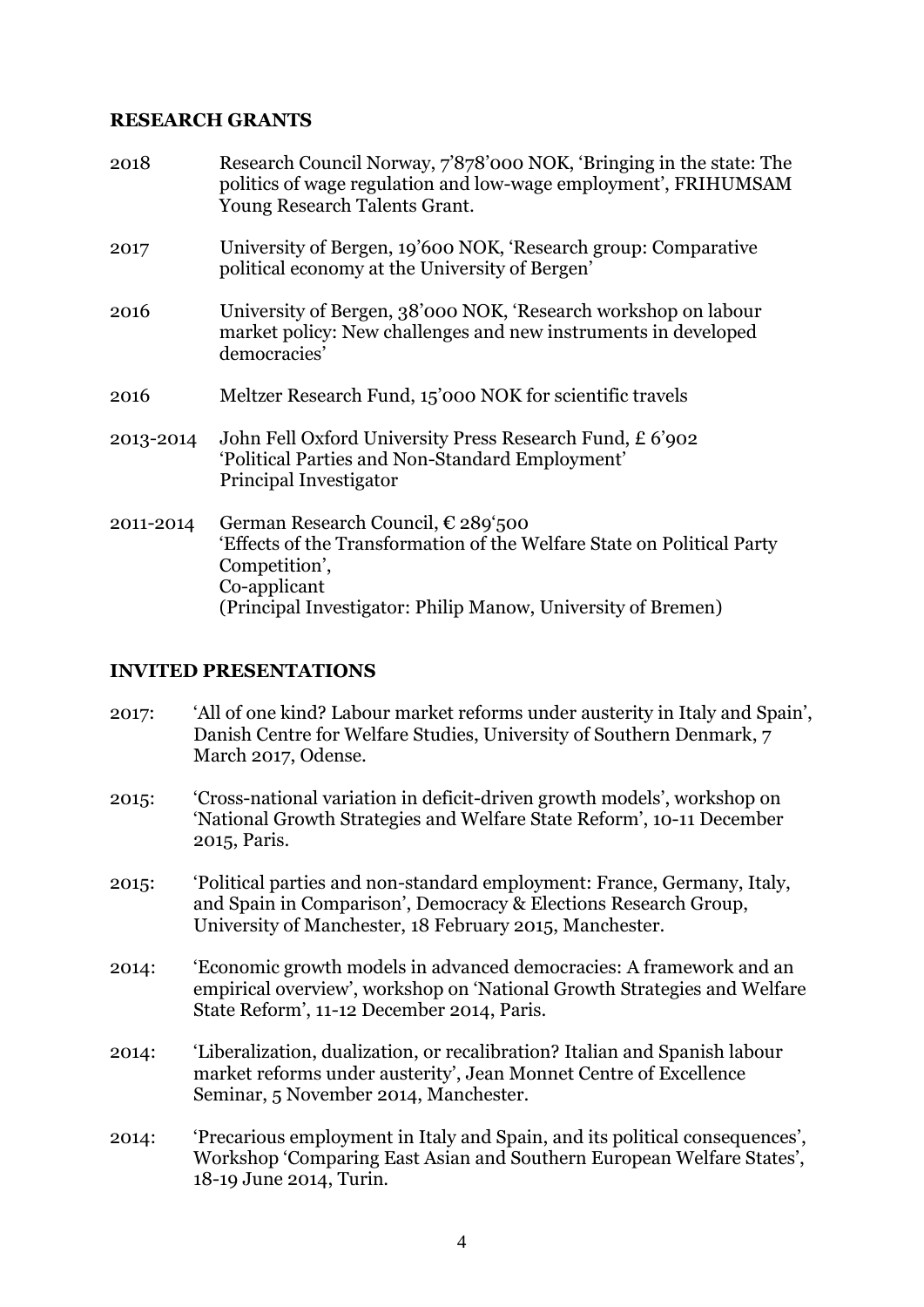- 2014: 'Political Consequences of Precarious Employment', Nuffield College Seminar in Political Science, 4 March 2014, Oxford.
- 2013: 'European Welfare States and Migrant Poverty: A Fuzzy-Set Analysis of the Determinants of Disadvantage' (with Gerda Hooijer), International Welfare State Research Workshop, 12-13 April 2013, Odense.
- 2013: 'Labour Market Policies and Party Preferences of Fixed-term Workers' (with Paul Marx), Comparative Political Economy Seminar Series, 31 January 2013, Oxford.
- 2012: 'Political Parties and Non-Standard Employment: A Theory and a Research Design', International Politics of Social Policy Workshop, 16-17 November 2012, Lund.
- 2012: 'Christian Democracy: A Comparison between Germany and Italy', Vigoni Talks: The Catholic Welfare State: Origins, Development, Institutional Legacies, Loveno di Menaggio (Como), 23-25 May 2012.

## **TEACHING EXPERIENCE**

### *undergraduate level:*

- 'Labour market policies in comparative perspective', elective (lectures), University of Bergen, autumn semester 2016, 2017, 2018, 2019
- 'EU Institutions, Politics and Policies', core course (lectures, 50 %), University of Bergen, spring semester 2016, 2017, 2018, 2019, 2021
- 'Institutions in advanced democracies', spring semester 2019, 2021 (2 lectures)
- 'Introduction to Comparative Politics', core course (first third of course: 'Theory in Comparative Politics', lectures), University of Manchester, spring semester 2015
- 'Comparative Social Policy', seminar (taught in German), University of Heidelberg, winter semester 2010/2011

#### *graduate level:*

- 'Governance and the Welfare State', core module, University of Manchester, 2nd semester 2014-2015
- 'Labour Market Policy', elective (seminars) University of Oxford, Hilary Term 2012, 2013, 2014
- 'Principles and Practice of Comparative Research', core course (lectures, with Emanuele Ferragina), Michaelmas Term 2013
- 'Comparative Social Policy', core course (seminars) University of Oxford, Michaelmas Term 2011, 2012, and 2013
- 'Comparative Research Design', core course (lectures) University of Oxford, Michaelmas Term 2011 and 2012
- 'Reforms in Conservative Welfare States', elective (seminars, taught in German),
	- University of Heidelberg, summer semester 2011.
- 'History of the German Party System', elective (seminars, taught in German), University of Heidelberg, summer semester 2011.
- 'Political Parties and Policy-Making', elective (seminars), University of Heidelberg, winter semester 2010/2011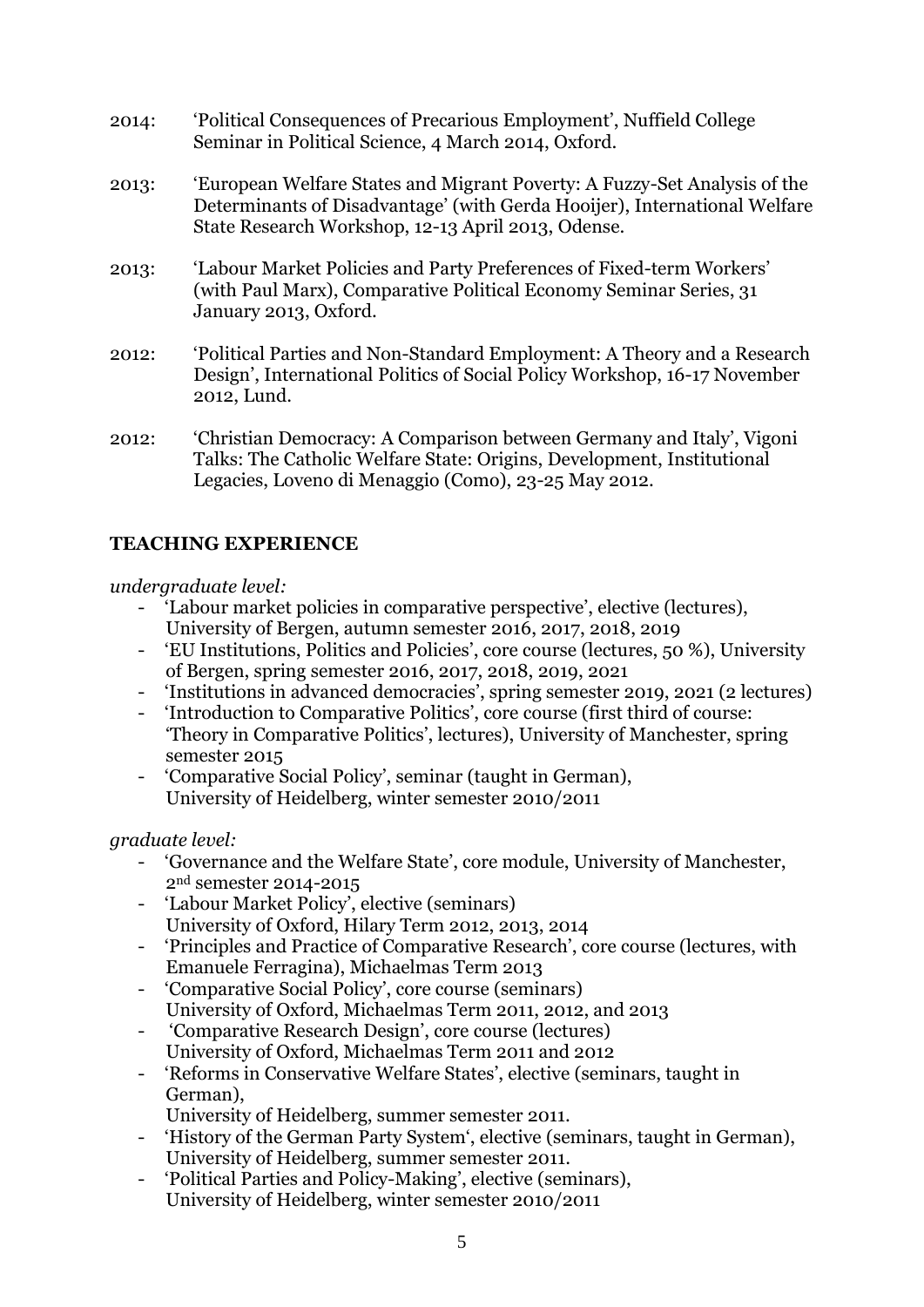- 'Theories of the Welfare State', elective (seminars, taught in German), University of Heidelberg, summer semester 2010
- 'The German Party System in Historical Perspective', elective (seminars, taught in German), University of Heidelberg, summer semester 2010
- 'Unemployment Benefits', lecture (part of 'Politics and Welfare' module), University of Milan, spring term 2010 and 2009

## *PhD supervision:*

- *since 2019*, University of Bergen, Siri Hansen Pedersen, PhD, main supervisor
- 2014-2017, Ismini Lefa, PhD, co-supervision with Prof Dimitris Papadimitriou, thesis title 'The Welfare of Immigrants in Greece: Living the Effects of the 2009 Economic Recession'
- *since 2015*, University of Bergen, MA and BA students
- 2014-2015, University of Manchester, MA and BA students
- 2011-2014, University of Oxford: MSc and MPhil students

#### *examining:*

- 2017, external member of PhD assessment committee, University of Southern Denmark, candidate: Luis Ernesto Taborda Moreno
- Since 2015, University of Bergen, course exams, MA dissertations
- 2015, University of Manchester: term papers; undergraduate dissertations; MA dissertations; annual PhD reviews.
- 2011-2014, University of Oxford: core paper exam; various option paper exams; MPhil and MSc theses; transfer and confirmation of status vivas of DPhil students; 2012-2013 internal examiner
- 2010-2011, University of Heidelberg: assisting in vivas of Magister and Diplom candidates.

#### *didactical training:*

- Humanities New Academics Programme, University of Manchester, 2014-2015 (two thirds attended, not completed due to change of jobs)
- 'Fit for Teaching Basic Principles of Teaching and Learning at University Level' (1 and 2), Centre for University Didactics Baden-Württemberg, November 2010
- 'Designing Course Programmes Following the Principles of Constructive Alignment', Centre for University Didactics Baden-Württemberg, March 2010

#### *teaching grants and prizes*

- 2020 Teaching Prize of the Faculty of Social Sciences, for course on 'EU Institutions, Politics and Policies', member of teaching team (50 %)
- European Commission, Jean Monnet Academic Module, 'European Union: Institutions, Politics, and Policies', 30'000 EUR (main applicant: Michael Tatham)
- Norwegian Centre for International Cooperation in Education, grant to prepare application for Jean Monnet Academic Module, 50'000 NOK.
- Jean Monnet Centre of Excellence, £ 500, 'A policy-maker's view on the European Union and welfare governance', guest speaker from European Commission for MA seminar on 'Governance and the Welfare State'.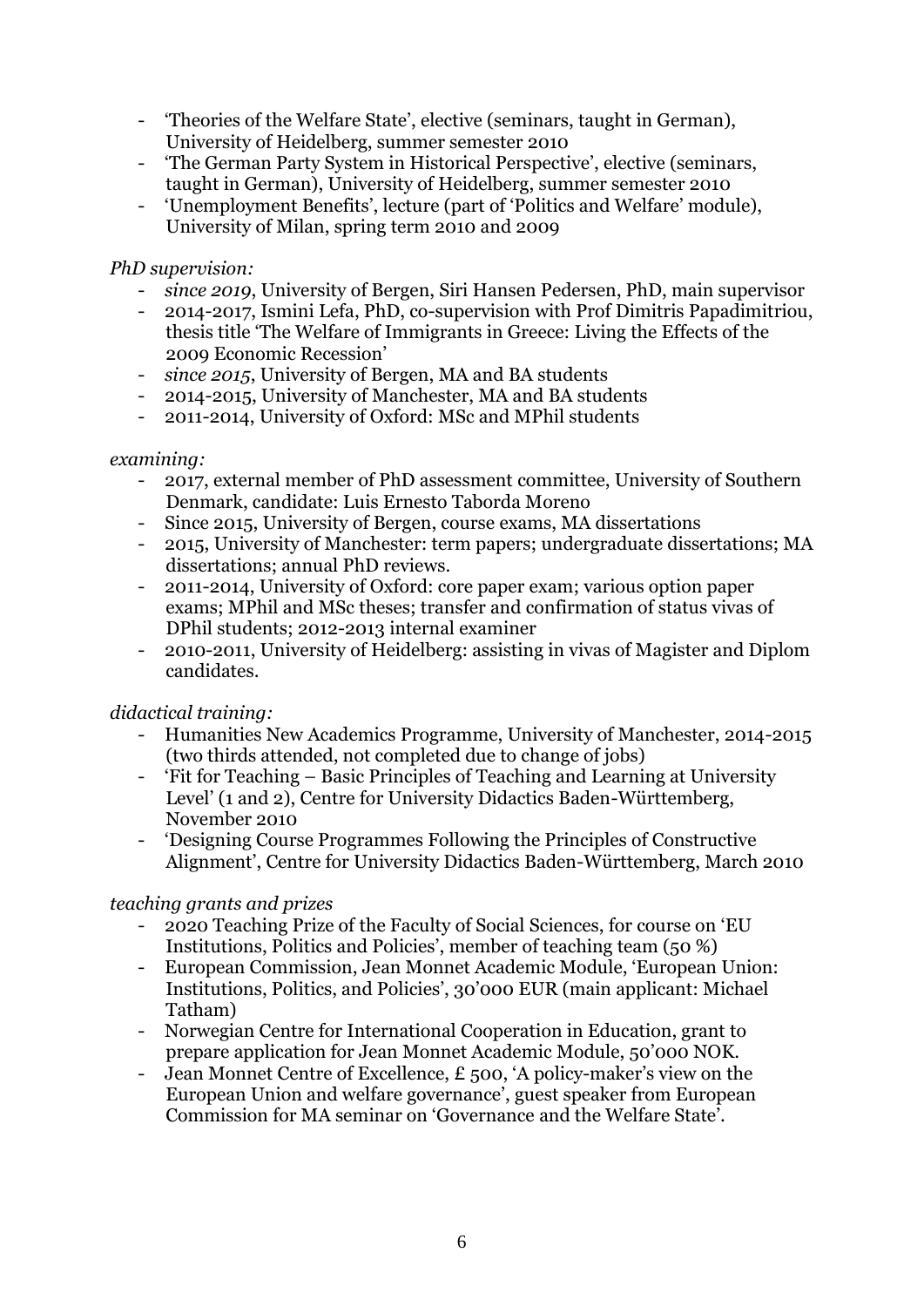# **PROFESSIONAL ACTIVITIES**

| Associate editor: | Journal of Social Policy Research / Zeitschrift für Sozialreform                                                                                                                                                                                                                                                                                                                                                                                                                                                                                                                                                                                                                                                                                                                                                                                                                                                   |
|-------------------|--------------------------------------------------------------------------------------------------------------------------------------------------------------------------------------------------------------------------------------------------------------------------------------------------------------------------------------------------------------------------------------------------------------------------------------------------------------------------------------------------------------------------------------------------------------------------------------------------------------------------------------------------------------------------------------------------------------------------------------------------------------------------------------------------------------------------------------------------------------------------------------------------------------------|
| Reviews for       | - American Political Science Review<br>- British Journal of Political Science<br>- Comparative Political Studies<br>- European Journal of Political Research<br>- Journal of European Public Policy<br>- Journal of European Social Policy<br>- Socio-Economic Review<br>- Governance<br>- West European Politics<br>- Political Studies<br>- International Journal of Public Administration<br>- Social Policy & Administration<br>- Journal of Public Policy<br>- Comparative European Politics<br>- Scandinavian Political Studies<br>- Social Policy & Society<br>- Journal of Comparative Policy Analysis<br>- Policy Studies Journal<br>- Journal of Social Policy Research / Zeitschrift für Sozialreform<br>- Routledge<br>- Edward Elgar<br>- Policy Press                                                                                                                                                |
|                   | External reviewer in recruitment processes:<br>- Associate Professor, University of Southern Denmark<br>- Postdoc, Belgian Fund for Scientific Research, F.R.S.-FNRS<br>- Postdoc, University of Konstanz                                                                                                                                                                                                                                                                                                                                                                                                                                                                                                                                                                                                                                                                                                          |
| Member of         | - Council for European Studies (CES)<br>- Deutsche Vereinigung für Politische Wissenschaft (DVPW)                                                                                                                                                                                                                                                                                                                                                                                                                                                                                                                                                                                                                                                                                                                                                                                                                  |
| Organized         | - Founder and convenor of interdisciplinary research group on<br>Comparative Political Economy at the University of Bergen (since<br>2017)<br>- Research workshop 'Labour market policy: new challenges and<br>new instruments in developed democracies', 7 October 2015,<br>University of Bergen<br>- Work-in-Progress Seminars in Comparative Public Policy, 2nd<br>semester 2014-2015, University of Manchester<br>- Seminar Series 'A Century of Social Enquiry' celebrating the<br>centenary of Barnett House, Michaelmas Term 2013, Hilary Term<br>2014, University of Oxford, formally recognized by department as<br>outstanding contribution.<br>- Seminar Series on 'Crisis and Social Policy', Trinity Term 2013,<br>University of Oxford (with Martin Seeleib-Kaiser)<br>- Conference panels for SISP Annual Meeting 2016, APSA Annual<br>Meeting 2015, International Conference of Europeanists 2014, |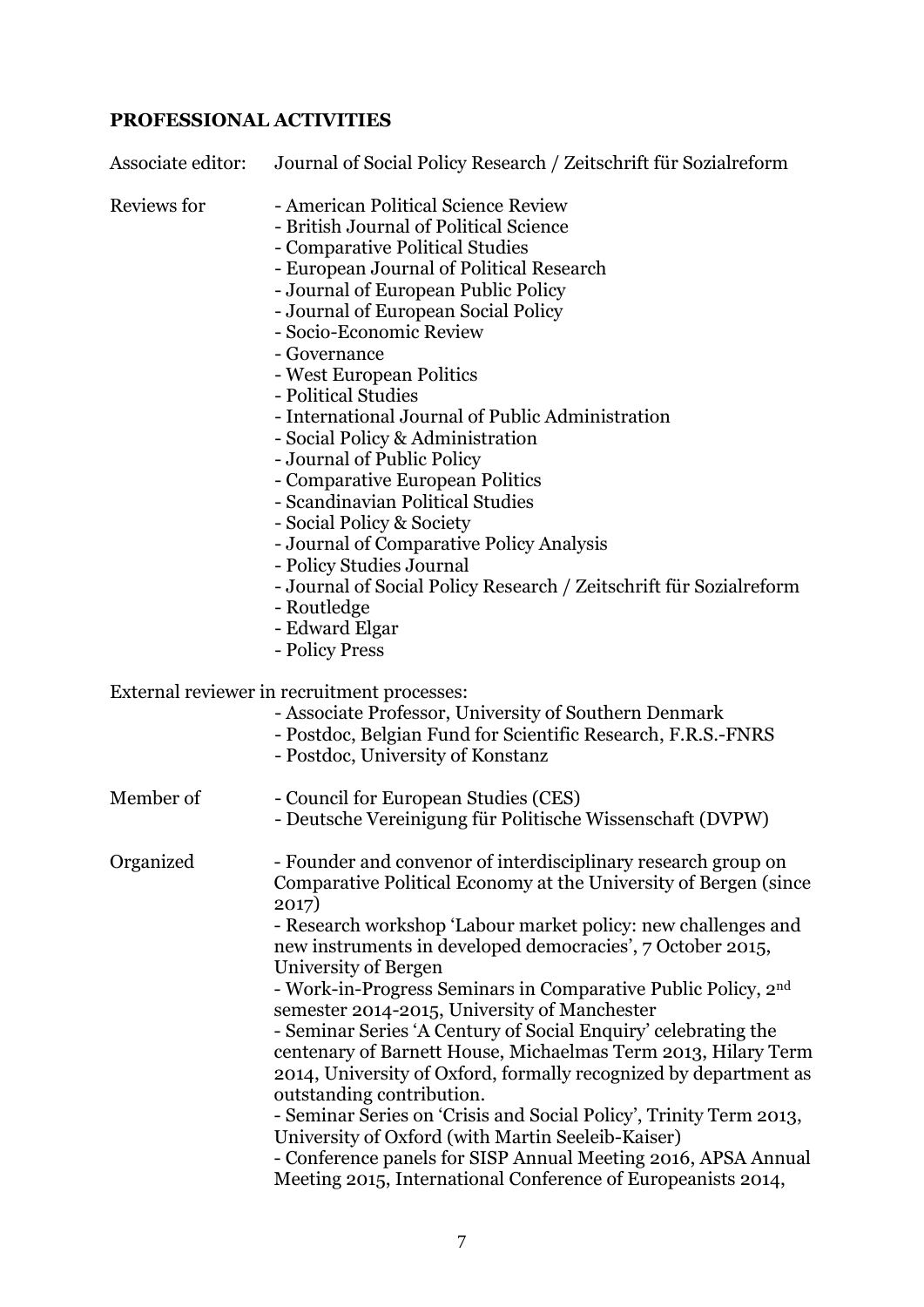SASE Annual Meeting 2013, APSA Annual Meeting 2011, and APSA Annual Meeting 2009.

Departmental duties:

- Selection committee for Associate Professor position, University of Bergen, 2018

- Selection committee for three PhD positions, University of Bergen, 2018

- Selection committee for PhD position, University of Bergen, 2016

- Teaching committee, University of Bergen, 2016-2021

- Internal examiner in Comparative Social Policy, University of Oxford, 2012/2013

- Teaching committee Comparative Social Policy, University of Oxford, 2011-*present*

- Research ethics committee, University of Oxford, 2011-*present*
- Library committee, University of Heidelberg, 2010-2011

#### **RESEARCH AFFILIATIONS AND VISITING POSITIONS**

| 2012-2017             | Associate Member of Nuffield College, Oxford, UK                                                                                |
|-----------------------|---------------------------------------------------------------------------------------------------------------------------------|
| $08/2007-$            | Visiting researcher, Social Science Research Centre (WZB),                                                                      |
| 12/2007               | Berlin, Germany                                                                                                                 |
| $01/2007-$<br>06/2007 | Visiting Ph.D. student, Department of Political Science,<br>Massachusetts Institute of Technology (MIT), Cambridge (MA),<br>USA |
| $12/1999-$            | Research assistant to Prof. Josef Schmid, Institute of                                                                          |
| 09 / 2000             | Political Science, University of Tübingen, Germany                                                                              |

#### **AWARDS AND SCHOLARSHIPS**

| 2016          | Prize for best publication in 2015 at the Faculty of Social<br>Sciences, University of Bergen                  |
|---------------|----------------------------------------------------------------------------------------------------------------|
| 2014          | Recognition of outstanding contribution, Department of Social<br>Policy and Intervention, University of Oxford |
| $2005 - 2008$ | Ph.D. scholarship, Italian Ministry of Education, Universities and<br>Science                                  |
| 2007          | MIT-Italy fellowship                                                                                           |